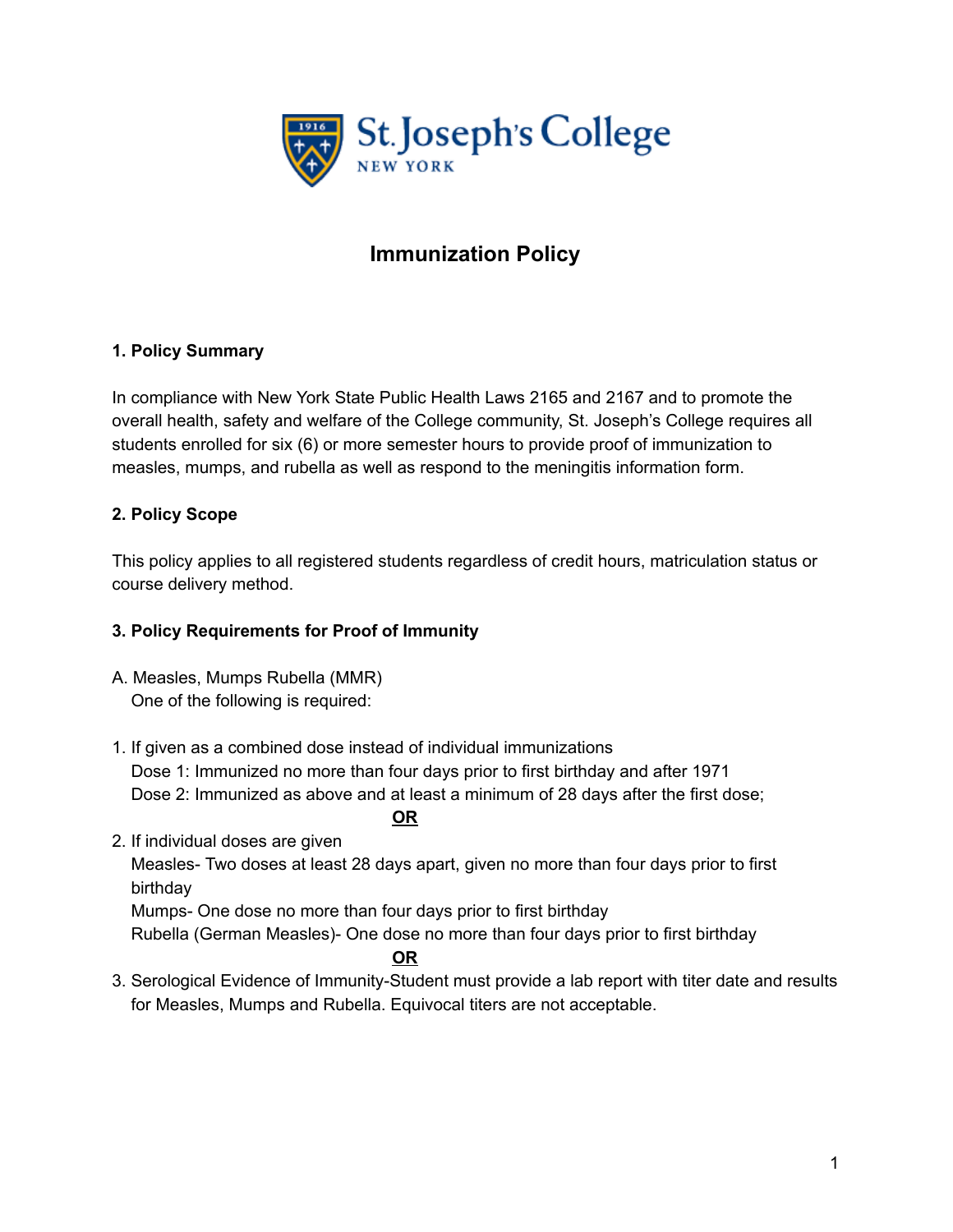B. **Meningococcal Disease.** The College must distribute information about meningococcal disease and immunization to its students, or parents/guardians of students under the age of eighteen (18), accompanied by a response form. Acceptable documentation includes any of the following:

1. A vaccine record indicating at least one (1) dose of meningococcal ACWY vaccine within the last five (5) years or a complete 2- or 3-dose series of MenB without a response form;

#### **OR**

2. A signed response form with a vaccine record (if a student submits a response form selecting this option, a vaccine record must be attached);

## **OR**

3. A signed response form indicating the student will obtain meningococcal vaccine within thirty (30) days; or 4. A signed response form indicating that the student will not obtain immunization against meningococcal disease. If the student has not received meningococcal vaccine within the past five (5) years, then they must submit the response form.

## **Exemptions from Immunization Requirements**

A. Medical Exemption.

- 1. If a licensed physician or nurse practitioner, or licensed midwife caring for a pregnant student certifies in writing that the student has a health condition which is a valid contraindication to receiving a specific vaccine, then a permanent or temporary (for resolvable conditions such as pregnancy) exemption may be granted. This statement must specify those immunizations which may be detrimental and the length of time they may be detrimental. The College shall review records of temporarily exempted persons periodically to see if contraindications still exist.
- 2. In the event of an outbreak, the College shall take necessary precautions to protect medically exempt individuals from exposure. This may include exclusion from classes or campus.

## B. Religious Exemption.

- 1. A student may be exempt from vaccination if, in the sole opinion of the College, that student or student's parent(s)/guardian(s) of those less than eighteen (18) years old, holds genuine and sincere religious beliefs which are contrary to the practice of immunization.
- 2. The request for a religious exemption must be made in writing. A student requesting a religious exemption may be required to submit additional information including, but not limited to:

-The length of time you have adhered to the principles and practice of your faith;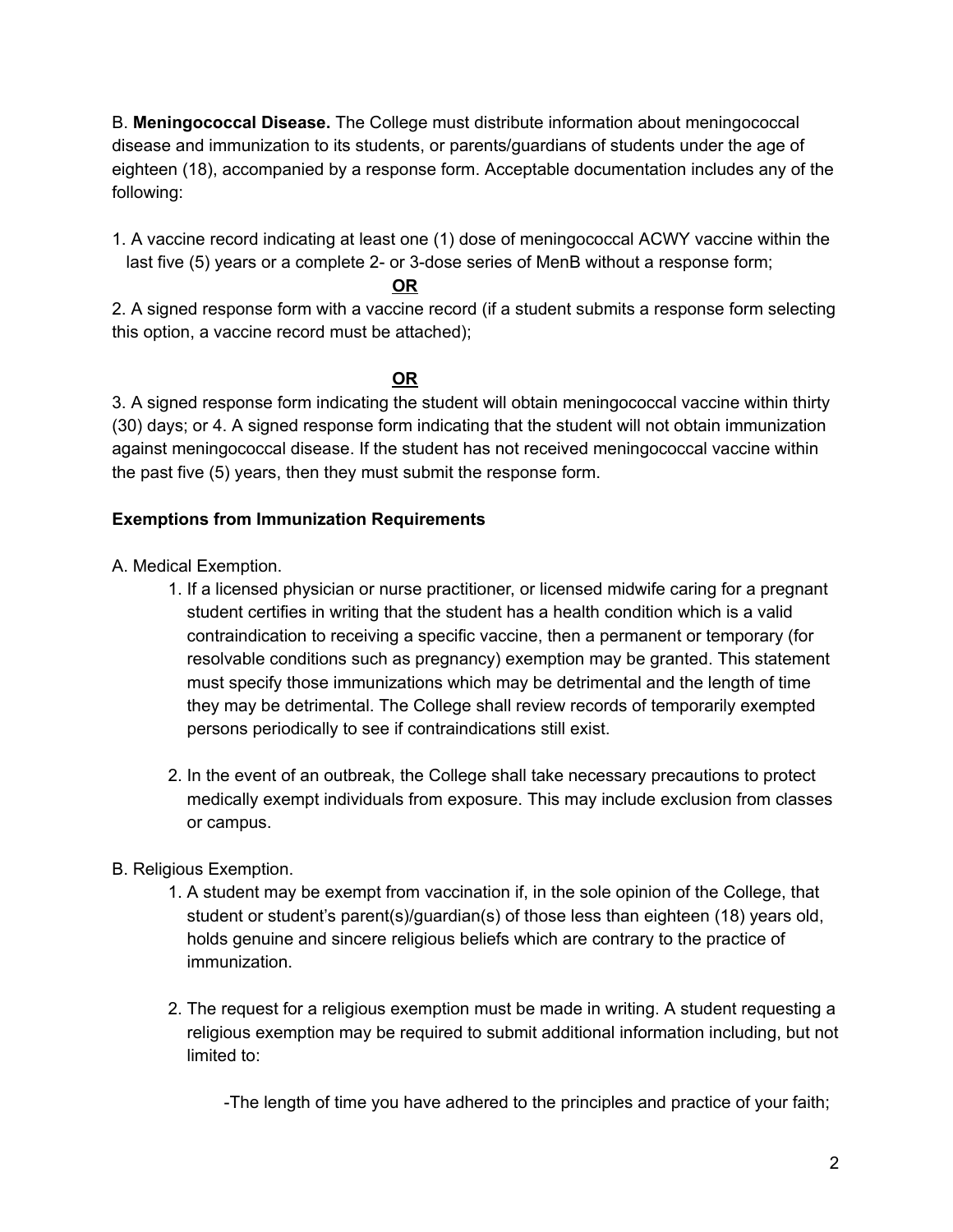- -The impact your religious beliefs have on other medically related matters, including whether you are opposed to all immunizations, and if not, the religious basis that prohibits particular immunizations;
- -Clarification regarding whether all (or most) practitioners of this faith also adhere to the practice of refusing immunizations.
- A statement of how the student or parent (if student is under 18 years of age) feels accepting immunization would compromise their beliefs
- A letter from a qualified leader of the religious group which address/substantiates this information

You will be notified of the outcome of this request after the College Wellness Center has reviewed all pertinent information.

3. In the event of an outbreak, the College shall take necessary precautions to protect religious exempt individuals from exposure. This may include exclusion from classes or campus.

## C. Date of Birth.

1. If a student is born prior to January 1, 1957 that student does not need to provide proof of immunization to measles, mumps, and rubella because they are considered to have developed immunity. 2. A student qualifying for this exemption must still submit the required meningococcal disease documentation.

## D. Course Delivery Method

- 1. Students registered for online-only courses are exempt from vaccination requirements as long as they will not be attending any classes on campus or in any off-campus group setting with other students.
- 2. Students residing in St. Joseph's College off campus housing are not eligible for this exemption.

# **Proof of Compliance/Exemption**

Records of Immunization shall be prepared by a physician, physician assistant or nurse practitioner, and shall specify the vaccines and provide dates of administration. It may also show physician-verified history of disease, laboratory evidence of immunity or medical exemption. This includes documents such as a certificate from a physician, a copy of the immunization portion of the cumulative health record from a prior school, a migrant health record, a union health record, a community plan record, a signed immunization transfer card, a military dependent's "shot" record, the immunization portion of a passport, an immunization card signed by a physician, physician's assistant or nurse practitioner, or an immunization registry record.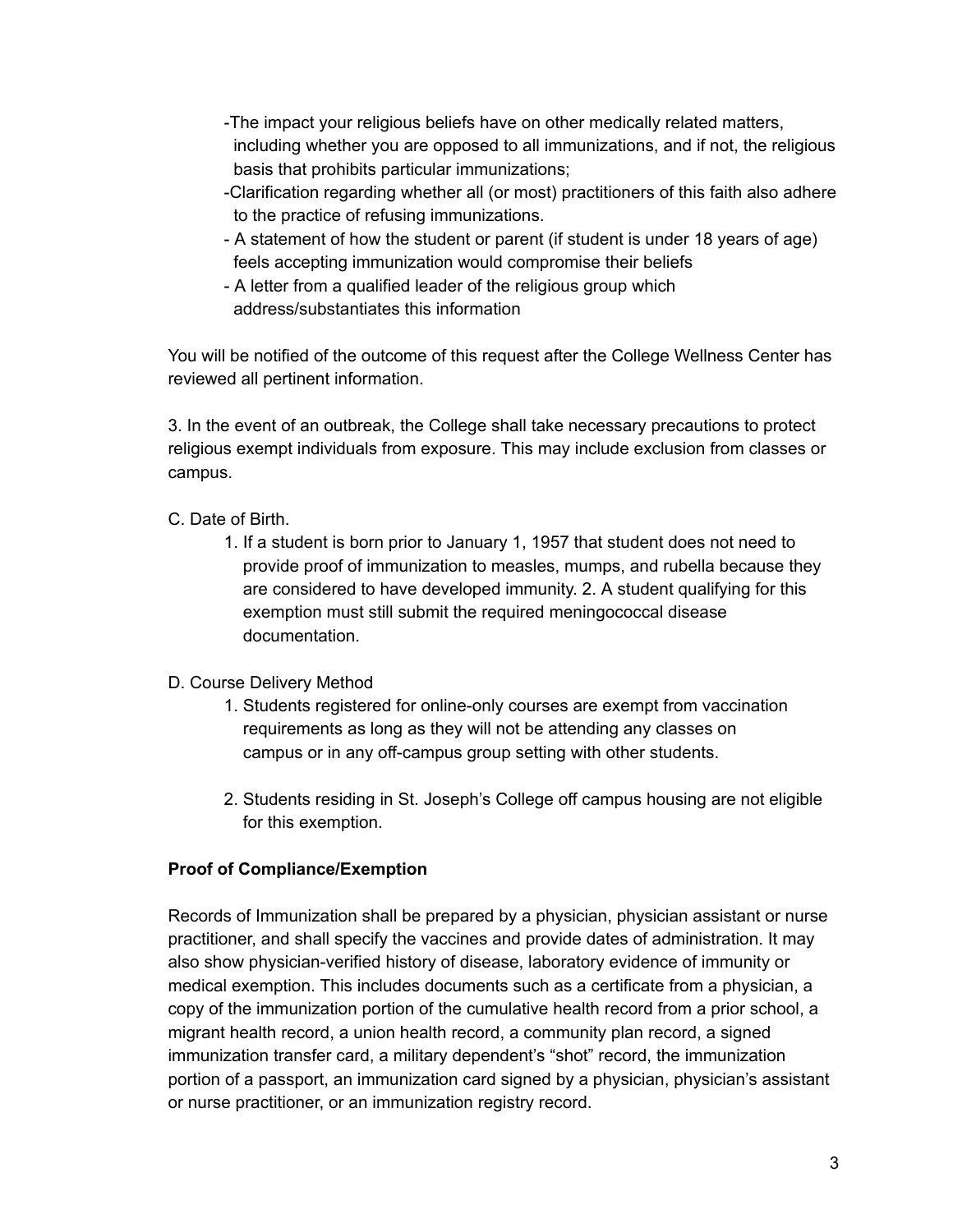#### **Procedures**

The Office of Enrollment Management will provide instruction to all new students on submitting the required immunization documentation to the College Wellness Center prior to or at the time of registration. The College Wellness Center will be responsible for maintaining a list of students who have failed to submit required documentation. The College Wellness Center will track students in the process of obtaining their immunization records in our Colleague software system. Students who have not submitted all required immunization forms after email correspondence at (3) weeks, two (2) weeks and one (1) week prior to the start of classes will not be allowed to attend classes and will subsequently be withdrawn from St. Joseph's College. The College Wellness Center will report these individuals to the Vice President for Student Affairs who will then notify the Registrar's Office in order to do so.

#### **Outbreak Control Strategies**

- A. Measles
	- 1. Any individual with a fever and generalized rash will be suspected as having measles and will be reported immediately to the state health department by the College Wellness Center. The state health department will determine if outbreak procedures should be initiated before serological results are available. While the state health department is confirming the diagnosis with serological studies, the College Wellness Center will review the immunization records and identify all students and employees lacking two doses of measles vaccine or documentation of physician-diagnosed disease or serological immunity ("susceptibles").
	- 2. If the suspected case is confirmed, all susceptible students and employees will be immunized as soon as possible. Anyone born before 1957 can generally be considered immune, but will be encouraged to get the vaccine if they do not remember having measles. Any student or employee who remains susceptible will be excluded from campus until the state health department deems it is safe to return.

#### B. Mumps

1. Any individual with acute swelling of the parotid or other salivary glands lasting two or more days will be suspected of having mumps unless ruled out by a physician. The state health department will be notified by the College Wellness Center to evaluate the case and to determine if outbreak procedures should be initiated before serological results are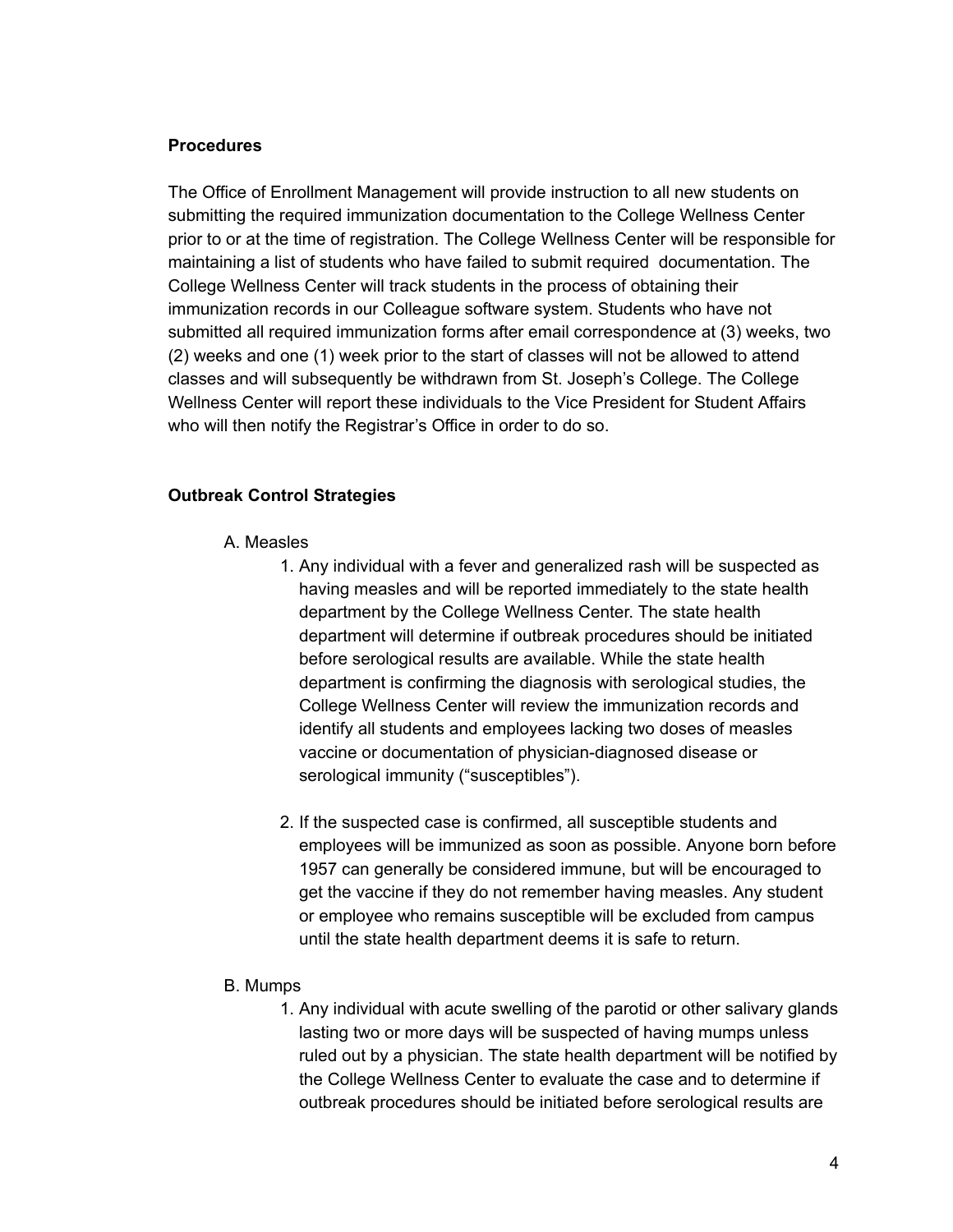available. While the state health department is confirming the diagnosis with serological studies, the College Wellness Center will review immunization records and identify susceptibles.

- 2. If the suspected case is confirmed, all susceptible students and employees will be immunized as soon as possible. Anyone born before 1957 can generally be considered immune, but will be encouraged to get the vaccine. Any student or employee who remains susceptible will be excluded from campus until the state health department deems it is safe to return.
- C. Rubella
	- 1. Any individual with a rash accompanied by a mild fever and arthralgia/arthritis (aching muscles and joints) or lymphadenopathy (swollen lymph nodes) will be suspected of having rubella until ruled out by serologic testing. The College Wellness Center will notify the state health department to determine if control measures should be initiated before serological confirmation. While awaiting serological confirmation, the College Wellness Center will review records to identify individuals who may be susceptible.
	- 2. There is no "cut-off" year to determine immunity from natural disease. All students, regardless of age, will be requested to demonstrate immunity.
	- 3. If the suspected case is confirmed, all susceptible students and employees will be encouraged to get immunized as soon as possible. Any student or employee who remains susceptible will be excluded from campus until the state health department deems it is safe to return.

#### D. Meningococcal Disease

- 1. Common symptoms of meningococcal disease include a sudden fever, headache, stiff neck, nausea and vomiting, red-purple skin rash, weakness, feeling very ill, and eye sensitivity to light. If an individual is suspected of having meningococcal disease, the College Wellness Center will notify the state health department to determine if control measures should be initiated before serological confirmation. While awaiting serological confirmation, the College Wellness Center will review records to identify individuals who are susceptible.
- 2. If the suspected case is confirmed, all susceptible students and employees will be encouraged to get immunized as soon as possible. Any student or employee who remains susceptible will be excluded